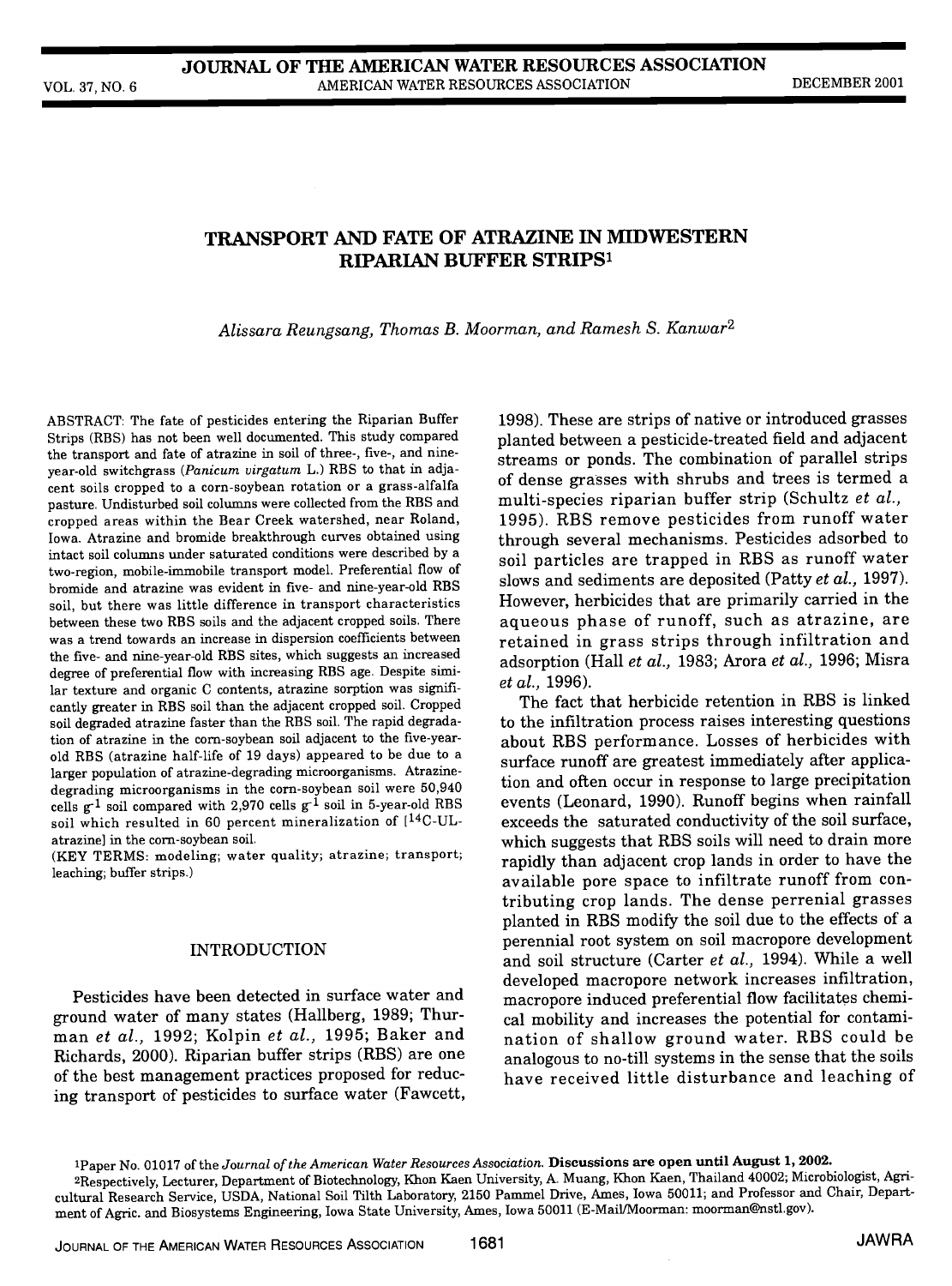pesticides could be rapid due to macropore transport (Isensee et al., 1990). Lowrance et al. (1997) showed that infiltration of herbicides into an RBS corresponded to localized increases in herbicide concentrations in ground water at a site in the southeast USA.

The transport and fate of pesticides in RBS have not received much attention, despite the fact that RBS are located very close to both surface water and loaquoll) (DeWitt, 1984), but the switchgrass stands shallow ground water. Benoit et al. (1999) reported high levels of sorption and rapid degradation of isoproturon in soil from a perrenial ryegrass (Lolium perenne) buffer strip. Mersie et al. (1999a) used small boxes of soil and simulated runoff to assess the effect of switchgrass buffers, which increased herbicide retention over bare soil. In a companion study, switchgrass plants increased the leaching of atrazine, compared to unpianted soil (Mersie et al., 1999b). In this study we compared the movement and fate of atrazine in soil from the switchgrass component of a RBS to that in nearby cropped soils. More specifically, we compared the steady-state, saturated flow transport of atrazine and bromide through intact soil columns from the RBS and cropped soils. This approach has been used in the past to measure hydraulic properties of soils and to make inferences about mechanisms of pesticide transport in soil. These experiments were complemented by laboratory studies on atrazine adsorption and degradation. Atrazine was chosen for study because of its common use as a herbicide and widespread detection in surface and ground water (Thurman et al., 1992; Kolpin et al., 1995; Ma and Selim, 1996; Baker and Richards, 2000).

## MATERIALS AND METHODS

The study areas are switchgrass components of multi-species riparian buffer strip along Bear Creek, located approximately 2.4 km north of the town of Roland in Story County, Iowa (Simpkins and Schultz, 1993). The RBS is designed as grass-shrub-tree planting with the grass band adjacent to the crop land. The Bear Creek watershed is situated within the Des Moines lobe landscape, the depositional remnant of the late Wisconsin glaciation in Iowa (Schultz et al., 1995). About 87 percent of the watershed is cropped to a corn-soybean rotation. The study sites are located on the Risdal and Strum farms, located in the southern half of the Bear Creek channel system. The threeand nine-year-old switchgrass buffer strips (ages in 1998) are located adjacent to each other and are next to a long-term alfalfa-grass pasture. The five-year-old switchgrass buffer strip (age in 1998) is adjacent to a

corn-soybean rotation on the Strum farm. This site is located upstream from the Risdal farm and also is part of a multi-species RBS. Each grass-shrub-tree buffer is approximately 20 m wide. The soils adjacent to Bear Creek at these two sites are mapped as Clarion (fine loamy, mixed, mesic Typic Haploaquoll) and Coland soils (fine loamy, mixed, mesic Cumulic Hapare planted on soils that transition between the Coland and Clarion series.

# Atrazine and Bromide Transport Experiments

In May 1998, undisturbed soil columns were collected from the three- and five-year-old switchgrass buffer strips and from the adjacent cropped areas (three replications each). Corn was at the two- to three-leaf stage at the time of sampling. At each site, the individual columns were separated by 5 to 10 m within the RBS and by about 10 m from the columns in the cropped area. Undisturbed soil columns (three replications each) were collected in September 1998 from the nine-year-old switchgrass buffer strip and its adjacent cropped area.

Soil columns were obtained using a Giddings soil probe to gently push steel cylinders (20 cm in diameter and approximately 36 cm long) downward until the soil was within 10 cm from the top of the column. Plant shoots and residue were cleared from the soil surface prior to obtaining the soil columns. The soil columns in the steel cylinders were excavated by hand. The bottom of the soil column was visually inspected for signs of disturbance. Based on the length of soil entering the tube, we determined that compaction ranged from zero to five percent. All columns were kept in the greenhouse and watered as needed until they were used in the leaching experiment. To prevent preferential flow along the column sidewalls, silicone sealant was added around the edge of the column before starting the transport experiment.

Procedures for the transport experiments were similar to those used by Singh and Kanwar (1991). The soil columns were saturated from the bottom with 5 mM calcium sulfate  $(CaSO<sub>4</sub>)$  solution for 24 to 36 hours. After saturation, the soil columns were placed in metal funnels filled with sand and a steadystate flow of 5 mM calcium sulfate solution was applied to the soil columns using a Mariotte bottle arrangement to maintain a constant head on the column surface. After steady-state flow conditions were reached, the 5 mM calcium sulfate was replaced with a 9.7-L of water containing 1.0 mg  $L^{-1}$  atrazine and 400 mg  $L^{-1}$  potassium bromide (KBr) also using the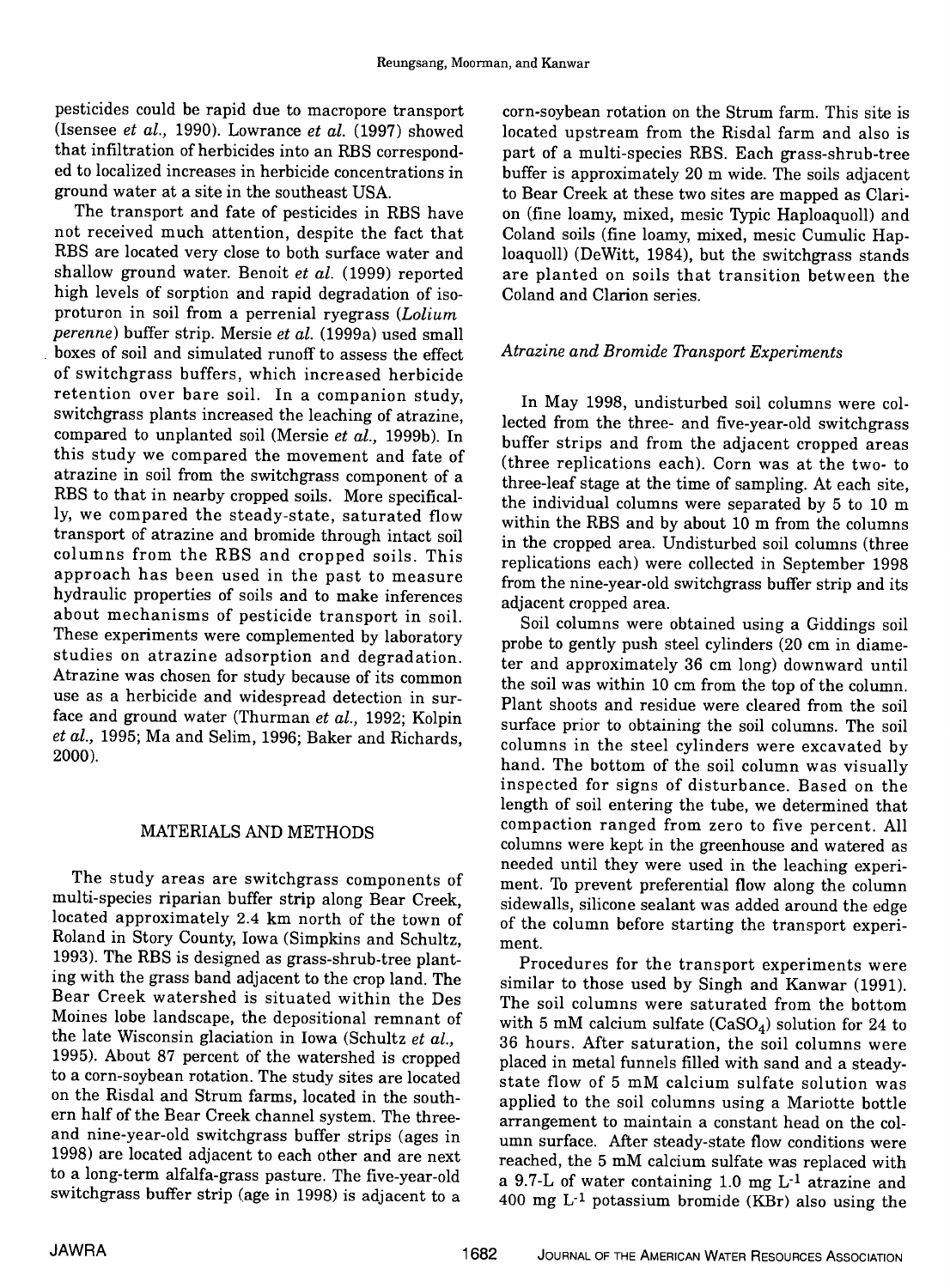Mariotte bottle arrangement. The 9.7-L volume of atrazine-bromide solution is equivalent to approximately 1 cm of runoff entering the RBS from a hypothetical adjacent corn crop, assuming a crop area to RBS area ratio of 30 to one. After infiltration of the atrazine and bromide solution, two pore volumes of 5  $mM$  CaSO<sub>4</sub> solution were applied to leach out the atrazine and bromide retained in the soil columns. Leachate samples were captured in glass bottles and stored at 4°C. Atrazine in water was determined by HPLC by direct injection of filtered water samples different aged vegetation types (crop or RBS) as with a minimum detectable concentration of 0.02 mg L-1 (Struthers et al., 1998). Bromide concentration was determined using an automated flow analysis (Lachat Instruments, Milwaukee, Wisconsin) proce-<br>dure with bromide detected at one to 60 mg  $L^{-1}$ (American Public Health Assoc., 1998).

At seven and 14 days after the initial leaching experiment, columns were leached again with 11 L of water (without atrazine) to simulate additional rainfall and runoff events. Each application of water simulated 4 cm of rainfall (1.3 L) combined with 1 cm of runoff (9.70 L) entering the RBS, for a total volume of 11 L. Iowa Rainfall Intensity-Duration-Frequency Curves predict that a storm delivering 4 cm of rainfall would occur every 2.1 years. All of the leachate from each event was collected as a single sample and analyzed by HPLC for the atrazine concentration. One week after the second leaching event, the columns were dried, weighed, and sectioned into 7.5-cm depth increments. Residual atrazine was extracted with methanol and analyzed by GC for the concentration of atrazine.

Atrazine and bromide breakthrough curves (BTCs) were constructed by plotting the relative pore volume (volume eluted/pore volume) against the relative atrazine or bromide concentration ( $C/C_0$ ), with  $C_0$ being the solute concentration entering the column and C is the measured concentration of atrazine or bromide in the leachate. Soil porosity for all columns were estimated by using measured bulk-density (derived from column length and weight) and particle density (2.65 g cm-3). Bromide and BTCs were fit to a two-region, mobile-immobile solute transport equation (van Genuchten and Wierenga, 1976; van Genuchten and Wagenet, 1989) using a computer program, VisualBTC (M. Helmke, unpublished work). This program is computationally equivalent to CXTFIT and produces optimized estimates of the dispersion coefficient (D), mobile porosity  $(\theta_m)$ , a mass by gas chromatography (GC) using procedures previtransfer parameter  $(\alpha)$ , and sorption coefficient  $(K_d)$ using nonlinear least-squares regression procedures.<br>The parameter  $(\alpha)$  is first-order rate coefficient for solute transfer between the mobile and immobile flow regions. We assumed that there was no sorption of bromide to the soil, therefore the partition coefficient

 $(K_d)$  was set to zero for modeling of bromide BTC. The D and  $\theta_m$  determined for individual columns from bromide BTC were used as constants during the modeling of atrazine BTC for the same corresponding columns. Atrazine degradation was assumed to be negligible and f (fraction of sorption sites available to atrazine; see van Genuchten and Wagenet, 1989) was assumed to be one.

Data were analyzed by means of analysis of variance (ANOVA) (SAS Institute, Inc. 1985) using main treatments. Significant differences between means were determined by Fisher's protected leastsignificant-difference test.

# Fate of Atrazine in RBS and Cropped Area Soils

Soil samples collected concurrently from the same three-, five-, and nine-year-old switchgrass RBS and adjacent cropped areas were used to determine soil properties and to assess atrazine sorption and degradation. The area within 5 m from where each soil column was collected was subsampled three times using a soil probe with a 3-cm diameter to depths of 0-15 cm and 15-30 cm. The three subsamples from each depth increment were composited in the field and stored at 4°C until use. Detailed procedures for measurement of soil properties are reported by Cambardella et al. (1994). Briefly, soil was passed through a 2-mm sieve and roots, stones, and residues were removed and moisture content was determined gravimetrically. Soil textures and water contents at -50 kPa water potential at each depth were analyzed by Midwest Laboratories, Inc. (Omaha, Nebraska). Organic carbon and total nitrogen were determined by using dry combustion methods using a Carlo-Erba NA 1500 NCS elemental analyzer. Soil pH was measured in 0.01 M  $CaCl<sub>2</sub>(2:1)$  soil slurry. Soil microbial biomass carbon was measured using the fumigation-extraction method with automated analysis of soluble carbon in the extracts.

Atrazine degradation in soil was measured by mixing 50 g of soil with an atrazine solution to provide a final concentration of 1000  $\mu$ g kg<sup>-1</sup> soil. Water potential was adjusted to -50 kPa and samples were incubated at 25°C in closed 0.95 L glass jars. Triplicate samples were extracted at 0, 7, 14, 28, 59, 71, 91, 112, and 133 days and analyzed for atrazine concentration ously described by Moorman et al. (1999). Atrazine degradation over time was described by least-squares regression using the first order kinetic model;  $C =$  $C_1e^{-kt}$  or to a modified model  $C = C_1e^{-kt} + Y_a$ . In the regression, C is the mean of the measured atrazine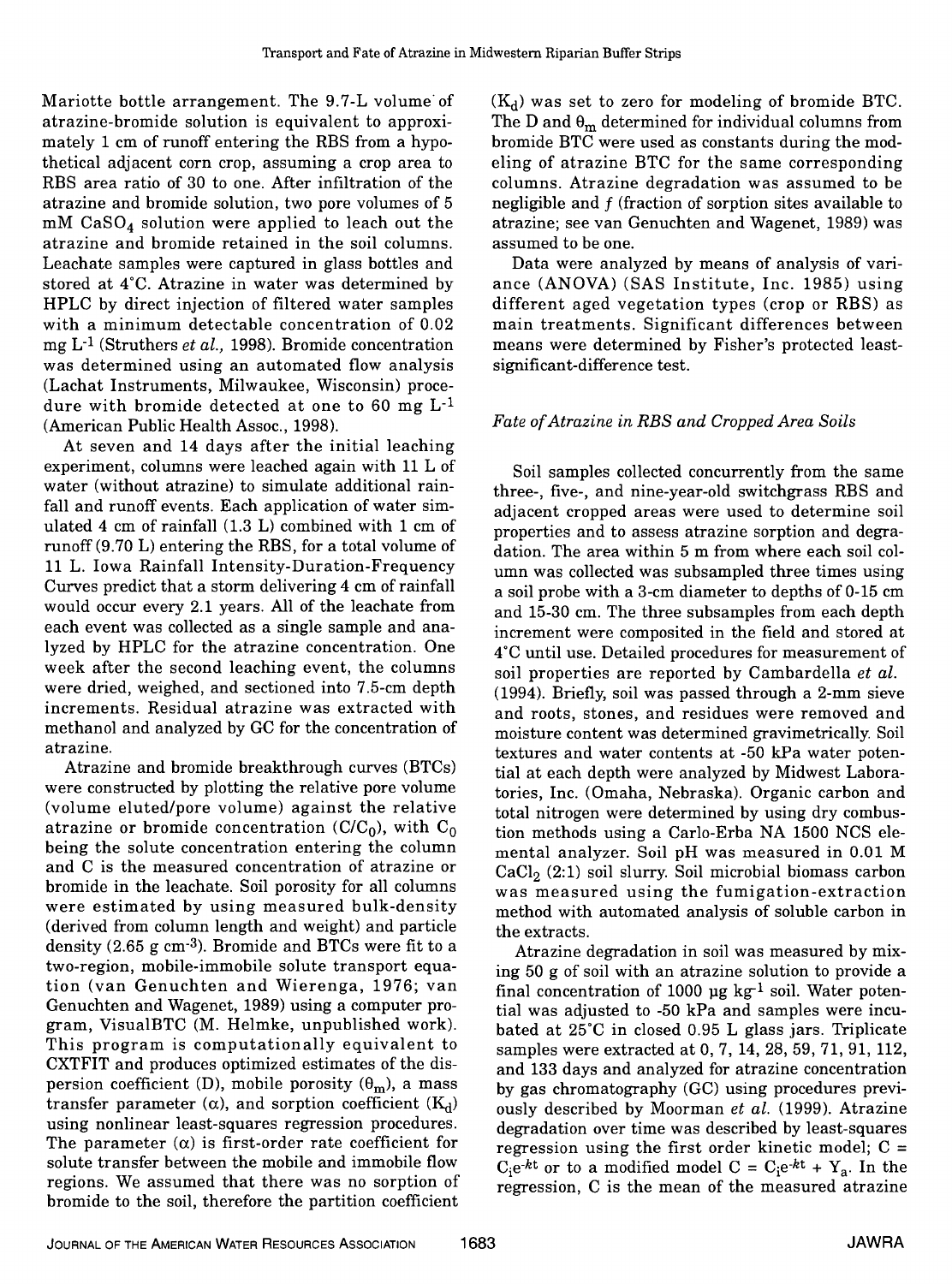concentrations ( $\mu$ g kg<sup>-1</sup> soil); C<sub>i</sub> is the initial atrazine concentration ( $\mu g$  kg<sup>-1</sup> soil); k is the first-order degradation rate constant (day<sup>-1</sup>); t is time (days); and  $Y_a$  is the residual concentration of atrazine ( $\mu$ g kg<sup>-1</sup> soil) that is treated as an asymptotic limit in the regression. This concentration probably represents atrazine determined by conducting batch equilibrium experithat is not bioavailable and degrades very slowly over time. The mean concentrations at sampling times (t) were weighted with inverse of the squared variance, which compensates for the nonconstant error structure and improves estimates of the model parameters.

Mineralization of uniformly ring-labeled [<sup>14</sup>C] atrazine was investigated by using soil from the top 15 cm and the 15-30 cm depth of three-, five-, and nine-year-old switchgrass RBS and their adjacent cropped areas using previously described methods (Struthers et al., 1998). Atrazine (99 percent purity) was purchased from Chem Service, West Chester, Pennsylvania. The  $[$ <sup>14</sup>C-UL-ringlatrazine (98 percent) purity) was purchased from Sigma Chemical Co., St. Louis, Missouri. The mineralization studies were conducted concurrently with the degradation experiment with an initial atrazine concentration of 1.0 mg  $kg^{-1}$  adjacent alfalfa pasture soil. Organic carbon, as soil. At the end of the mineralization study (day 133), residual ['4C]atrazine and metabolites was extracted twice with a methanol/water  $(4:1, v/v)$  solution, concentrated by evaporation and measured by HPLC. Bound 14C residues were determined by combustion, base trapping of  ${}^{14}CO_2$ , and liquid scintillation spectroscopy. The most-probable-number (MPN) technique was used with  $[$ <sup>14</sup>C-UL-ring]-atrazine as a substrate

to determine the populations of atrazine-degrading microorganisms in soil samples (Jayachandran et al., 1998).

Adsorption of atrazine to surface and subsurface soil from switchgrass RBS and cropped area was ments using methods of Jayachandran et al. (1998). Equilibration solutions contained  $[14C-UL-ring]$ atrazine at concentrations of 0.05, 1.0, 5.0, 10, and 20  $\mu$ g mL<sup>-1</sup> in 10 mM CaCl<sub>2</sub> with radioactivity at 41.1 Bq mL-1. Adsorption isotherms were fit to the Freundlich model by non-linear least squares regression.

## RESULTS AND DISCUSSION

The sandy loam soil textures were similar at all RBS and cropped sites, which suggests that the different aged switchgrass stands were established on similar soil (Table 1). Soil pH ranged from 5.2 to 6,7 with the lowest pH in the nine-year-old RBS soil and the expected, decreases with depth, but there were no statistically significant trends in organic C with increased age of the switchgrass. However, the cornsoybean soil contains an average of 35.7 Mg C ha-1 to a depth of 30 cm compared to 70.9 Mg C ha $^{-1}$  in the adjacent five-year-old switchgrass. There were no differences in organic C content or bulk density between the alfalfa-grass pasture and the three- and nine-

| <b>Vegetation</b>       | Sand<br>(percent) | <b>Silt</b><br>(percent) | Clay<br>(percent) | Organic C<br>(percent) | <b>Total N</b><br>(percent) | pН   | <b>Bulk</b><br><b>Density</b><br>$(g \text{ cm}^{-3})$ | Microbial<br><b>Biomass C</b><br>(mg kg <sup>1</sup> ) |
|-------------------------|-------------------|--------------------------|-------------------|------------------------|-----------------------------|------|--------------------------------------------------------|--------------------------------------------------------|
|                         |                   |                          |                   | 0 to 15 cm Depth       |                             |      |                                                        |                                                        |
| Switchgrass, Three-Year | 70                | 22                       | 8                 | $2.82 \pm 0.66$        | $0.25 \pm 0.05$             | 6.49 | 1.21                                                   | $758 \pm 359$                                          |
| Alfalfa Pasture         | 70                | 20                       | 10                | $2.33 \pm 0.69$        | $0.20 \pm 0.06$             | 6.36 | 1.28                                                   | $855 \pm 28$                                           |
| Switchgrass, Five-Year  | 76                | 14                       | 10                | $2.36 \pm 1.10$        | $0.21 \pm 0.09$             | 6.35 | 1.31                                                   | $408 \pm 174$                                          |
| Corn-Soybean            | 76                | 14                       | 10                | $0.71 \pm 0.24$        | $0.07 \pm 0.02$             | 6.26 | 1.54                                                   | $230 \pm 7$                                            |
| Switchgrass, Nine-Year  | 66                | 22                       | 12                | $2.19 \pm 0.33$        | $0.19 \pm 0.02$             | 5.24 | 1.21                                                   | $343 \pm 45$                                           |
| Alfalfa Pasture         | 64                | 24                       | 12                | $2.46 \pm 1.15$        | $0.21 \pm 0.10$             | 5.29 | 1.24                                                   | $486 \pm 29$                                           |
|                         |                   |                          |                   | 15 to 30 cm Depth      |                             |      |                                                        |                                                        |
| Switchgrass, Three-Year | 71                | 15                       | 14                | $1.30 \pm 0.16$        | $0.11 \pm 0.02$             | 6.58 | 1.63                                                   | $341 \pm 63$                                           |
| Alfalfa Pasture         | 70                | 18                       | 12                | $1.86 \pm 0.59$        | $0.17 \pm 0.05$             | 6.69 | 1.66                                                   | $370 \pm 48$                                           |
| Switchgrass, Five-Year  | 80                | 10                       | 10                | $0.95 \pm 0.42$        | $0.09 \pm 0.04$             | 6.19 | 1.72                                                   | $198 \pm 152$                                          |
| Corn-Soybean            | 74                | 16                       | 10                | $0.78 \pm 0.23$        | $0.07 \pm 0.02$             | 6.18 | 1.65                                                   | $72 \pm 3$                                             |
| Switchgrass, Nine-Year  | 62                | 24                       | 14                | $1.24 \pm 0.21$        | $0.11 \pm 0.02$             | 5.29 | 1.28                                                   | $322 \pm 107$                                          |
| Alfalfa Pasture         | 66                | 20                       | 14                | $2.04 \pm 0.85$        | $0.18 \pm 0.08$             | 5.31 | 1.27                                                   | $206 \pm 12$                                           |

TABLE 1. Physical and Chemical Properties of Soils Collected From Switchgrass RBS and Adjacent Cropped Areas.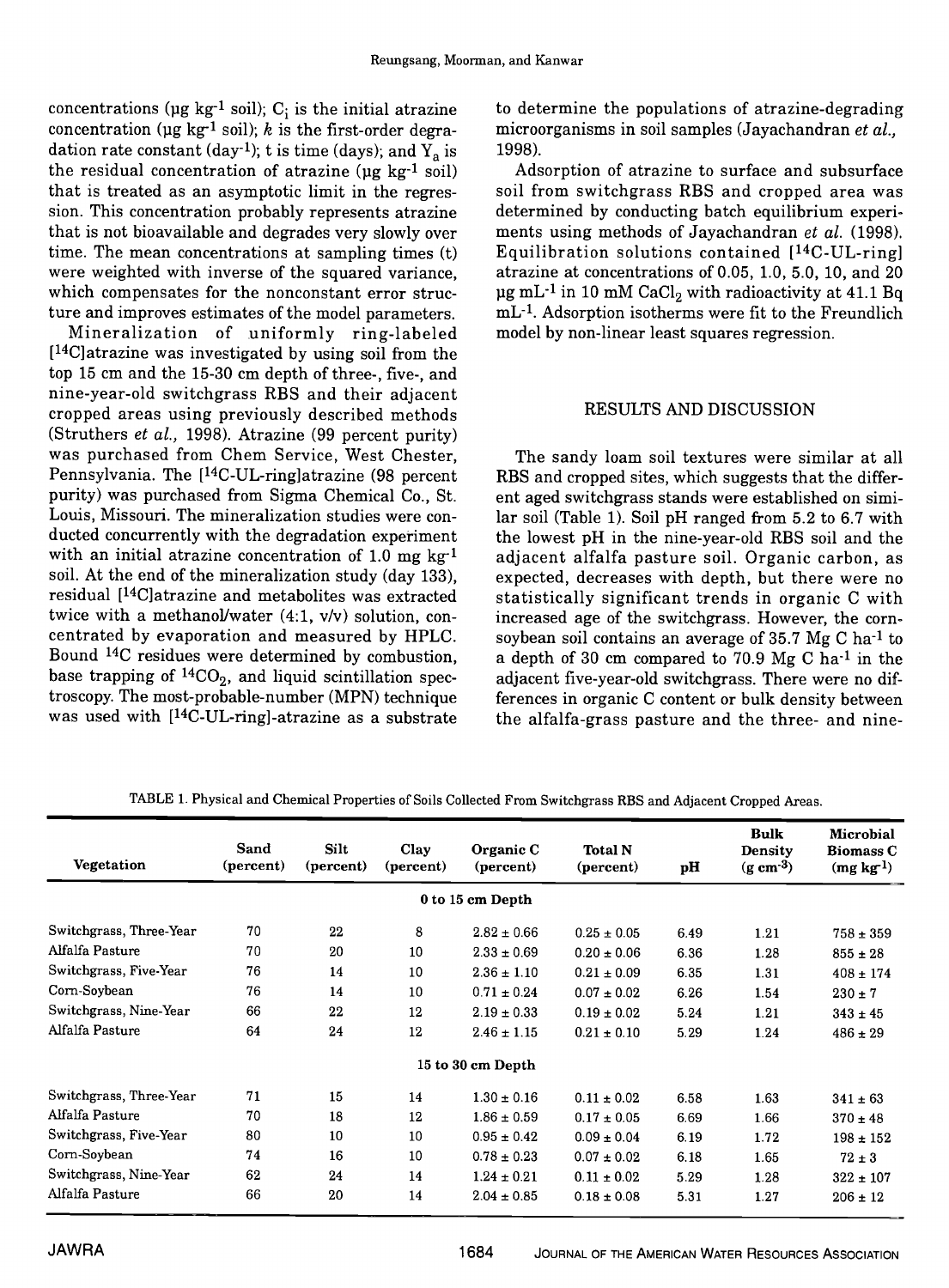year-old switchgrass. Microbial biomass C follows total soil organic C and accounts for 1.6 to 3.7 percent of the total soil C in the 0 to 15 cm increment.

## Transport of Bromide and Atrazine

The shape of BTC can provide information about water flow in soil and the behavior of solutes within the soil. Undisturbed soil columns from five- and nine-year-old RBS and adjacent cropped areas were used as experimental units for comparing atrazine transport in RBS and cropped area soil. Columns from the three-year-old switchgrass stands transmitted very little water, which prevented us from producing BTC. We resampled the three-year-old switchgrass stands, but these columns also behaved the same way. We have not determined the reasons for the very slow flow observed in these columns, but prior to establishment of the RBS, the land was a heavily used pasture and we believe that the results from the three-year-old switchgrass stand are likely due to some localized, pre-establishment condition. Representative bromide and atrazine for BTC are shown in Figure 1. Early breakthrough of bromide is evident in all columns with the relative concentration  $(C/C_0)$  of bromide in the leachate reaching 0.5 well before one pore volume. Atrazine transport is retarded relative to bromide due to adsorption to soil. In two of the three columns from the nine-year-old switchgrass ,atrazine breakthrough was very rapid with the relative concentration exceeding 0.5 prior to one pore volume of drainage. In the columns from the fiveyear-old switchgrass, atrazine breakthrough was less rapid, with atrazine  $C/C_0$  reaching approximately 0.5 at one pore volume of drainage in two columns and atrazine  $C/C_0$  reaching a maximum of only 0.25 in the third column. In the corn-soybean field adjacent to the five-year-old switchgrass RBS, the maximum  $C/C_0$  of atrazine was reached only after two or more pore volumes of water had leached through the columns.

Preferential flow through macropores, fractures or other channels has been documented as a mechanism for the rapid leaching of atrazine and other pesticides (Zins et al., 1991; Flury et al., 1995). We have applied the two-region mobile-immobile solute transport model developed previously by van Genuchten and others to our study of atrazine and bromide leaching (van Genuchten and Wierenga, 1976; van Genuchten ( $P < 0.05$ ) than that in corn-soybean soil columns,<br>and Wagenet, 1989). Other researchers have annlied indicating greater macropore flow in five-year-old soil and Wagenet, 1989). Other researchers have applied the mobile-immobile transport model to solute transport with preferential flow (Seyfried and Rao, 1987;<br>Singh and Kanwar, 1992; Li and Ghodrati, 1994). The coefficients of determination  $(r^2)$  ranged from cantly different. Hydrodynamic dispersion (D) is a<br>0.90 to 0.99 and indicated a good fit of the data to the consequence of widely ranged pore-water velocities 0.90 to 0.99 and indicated a good fit of the data to the model. BTC constructed using the standard, one-

compartment form of the convective dispersion equation resulted in significantly lower  $r^2$  values and visibly poorer fit to the experimental data (data not shown).



Figure 1. BTC for Atrazine (circles) and Bromide (squares) in Corn-Soybean Soil (A) or Five-Year-Old Switchgrass Riparian Buffer Soil (B). Solid lines indicate concentrations predicted by the mobile-immobile water transport model (see results for Replication 2 in Tables 2 and 3).

Mobile porosity is the fraction of total porosity that contributes to solute transport and immobile pore water fractions increase with increasing macropore flow (van Genuchten and Wierenga, 1976; Li and Ghodrati, 1994). Our analyses of bromide BTCs show that the immobile pore water fraction in the five-yearold RBS soil columns (Table 2) is significantly larger  $(P < 0.05)$  than that in corn-soybean soil columns, than corn-soybean soil. Mean values of D for the five-year-old RBS soil are larger than D of the cornsoybean soil (Table 2), but the values are not significantly different. Hydrodynamic dispersion (D) is a and can also indicate preferential flow through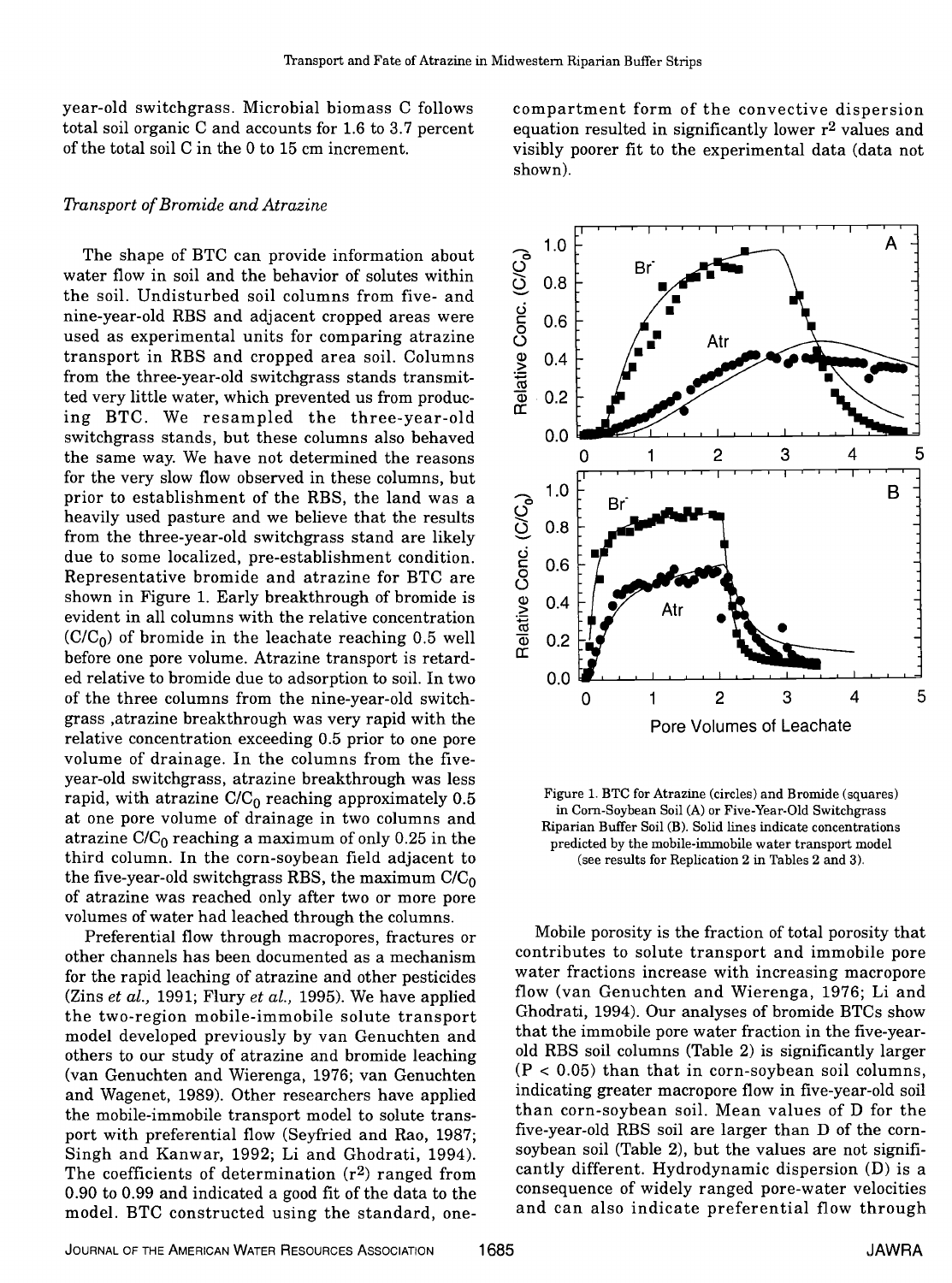| Vegetation             | Replication      | <b>Pore Water</b><br>Velocity <sup>a</sup><br>(cm hr <sup>1</sup> ) | Solution<br>Flux<br>(cm hr <sup>1</sup> ) | $D (x 10^{-6})$<br>$(m^2 s^{-1})$ | $\theta_{\rm im}^{\phantom{\rm h}}$<br>$(\% \theta_t)$ | $\alpha$ (x 10 <sup>-5</sup> ) <sup>c</sup><br>$(s^{-1})$ | Initial<br><b>Breakthrough</b><br>(pore volume) |
|------------------------|------------------|---------------------------------------------------------------------|-------------------------------------------|-----------------------------------|--------------------------------------------------------|-----------------------------------------------------------|-------------------------------------------------|
| Switchgrass, Five-Year | 1                | 13.8                                                                | 5.90                                      | 8.63                              | 47                                                     | 0.18                                                      | 0.03                                            |
|                        | $\overline{2}$   | 9.1                                                                 | 4.18                                      | 4.86                              | 80                                                     | 0.87                                                      | 0.17                                            |
|                        | 3                | 1.5                                                                 | 0.58                                      | 0.59                              | 72                                                     | 96.0                                                      | 0.03                                            |
|                        | Mean             | $8.1\pm6.2$                                                         | $3.56 \pm 2.70$                           | $4.70 \pm 4.02$                   | $66\pm18^*$                                            | $32.40 \pm 55.1$                                          | $0.08\pm0.08$                                   |
| Corn-Soybean           | $\mathbf{1}$     | 3.7                                                                 | 1.48                                      | 0.31                              | 20                                                     | 0.0084                                                    | 0.03                                            |
|                        | $\overline{2}$   | 10.3                                                                | 3.67                                      | 0.73                              | 38                                                     | 2.93                                                      | 0.14                                            |
|                        | $\bf{3}$         | 8.2                                                                 | 3.53                                      | 1.51                              | 28                                                     | 0.11                                                      | 0.25                                            |
|                        | Mean             | $7.4 \pm 3.3$                                                       | $2.92 \pm 1.22$                           | $0.86 \pm 0.61$                   | $29\pm9$                                               | $1.02 \pm 1.66$                                           | $0.14 \pm 0.11$                                 |
| Switchgrass, Nine-Year | $\mathbf{1}$     | 3.1                                                                 | 1.69                                      | 2.02                              | 49                                                     | 0.03                                                      | 0.07                                            |
|                        | $\boldsymbol{2}$ | 11.7                                                                | 6.44                                      | 58.0                              | 43                                                     | 3.73                                                      | 0.17                                            |
|                        | 3                | 34 4                                                                | 17.86                                     | 33.8                              | 79                                                     | 2.04                                                      | 0.01                                            |
|                        | Mean             | $16.4 \pm 16.2$                                                     | $8.68 \pm 8.32$                           | $31.05 \pm 28.11$                 | $57 \pm 19$                                            | $1.93 \pm 1.85$                                           | $0.08 \pm 0.08$                                 |
| Alfalfa Pasture        | $\mathbf{1}$     | 0.6                                                                 | 0.32                                      | 0.08                              | 56                                                     | 0.05                                                      | 0.02                                            |
|                        | $\overline{2}$   | 6.7                                                                 | 3.35                                      | 2.95                              | 73                                                     | 1.06                                                      | 0.04                                            |
|                        | 3                | 14.6                                                                | 7.88                                      | 3.9.9                             | 67                                                     | 0.31                                                      | 0.03                                            |
|                        | Mean             | $7.3 \pm 7.0$                                                       | $3.85 \pm 3.82$                           | $14.0 \pm 22.2$                   | $65\pm9$                                               | $0.48\pm0.53$                                             | $0.03 \pm 0.01$                                 |

| TABLE 2. Parameters Describing Water Movement and Bromide BTC in Saturated |  |
|----------------------------------------------------------------------------|--|
| Soil Columns Taken From Switchgrass and Other Vegetation.                  |  |

aAverage pore water velocity which is the solution flux/total porosity. Solution flux is the specific discharge of water per unit area per unit time.

bImmobile porosity.  $\theta_t$  is total porosity. \*Indicates significant difference from adjacent cropped soil (P  $\leq$  0.05).

<sup>c</sup>First order rate coefficient for diffusion between mobile and immobile water.

macropores (Singh and Kanwar, 1992). The annual some macropores. Both average solution flux and average pore water velocity of five-year-old RBS are slightly greater in comparison with corn-soybean soil columns, suggesting that the macropore network in the five-year-old RBS soil transmits more water in comparison with the cropped soil.

In general, nine-year-old RBS soil columns have the same degree of preferential flow as those from the adjacent grass-alfalfa pasture, as indicated by similar amounts of immobile pore water and the same magnitude of dispersion (Table 2). Zins. et al. (1991) found that alfalfa roots caused some preferential flow of model with  $R = 1 + K_d \rho/\theta$ , where  $\rho$  is bulk density (kg water and atrazine through soil columns. Meek et al. (1992) reported that alfalfa roots could increase the infiltration rate by reforming macropore channels that were destroyed by tillage. Therefore, the prefer- ential flow in this alfalfa pasture soil probably resulted from alfalfa root channels acting as macropores.

The BTC for atrazine show the effects of retardation to varying extents (Figure 1). The maximum relative atrazine concentrations  $(C/C_0)$  are less than those for bromide and there is extreme tailing in some BTC, such as for the corn-soybean soil shown in Figure lB. During the modeling of atrazine BTC we used

the dispersion coefficients (D) and mobile water fraction  $(\theta_m)$  values obtained from bromide BTC for the same columns. The dispersion coefficient (D) includes both hydraulic dispersion and molecular diffusion components, but the hydraulic dispersion component is usually far larger, thus the difference in diffusion coefficients between atrazine and bromide is negligible. The use of D and  $\theta_m$  from the bromide BTC reduces the number of unconstrained parameters estimated by the model, and should provide better estimates of  $\alpha$  and  $K_d$  for atrazine (Table 3). In addition we assumed that sorption occurs only in the immobile phase. Retardation factors (R) were estimated by the m<sup>-3</sup>),  $K_d$  is the sorption coefficient (m<sup>3</sup> kg<sup>-1</sup>), and  $\theta$  is volumetric water content (cm<sup>3</sup> cm<sup>-3</sup>). The retardation factor is an important index of atrazine retention and R values show a trend towards lower values for the nine-year-old switchgrass and adjacent grass-alfalfa pasture compared to the fiveyear-old switchgrass and adjacent corn soybean soil. The parameter a is a first-order rate coefficient that governs movement of solute between the mobile and immobile transport regions. Values of  $\alpha$  for atrazine BTC are generally similar for the different vegetation types. Larger values of  $\alpha$  would tend to increase the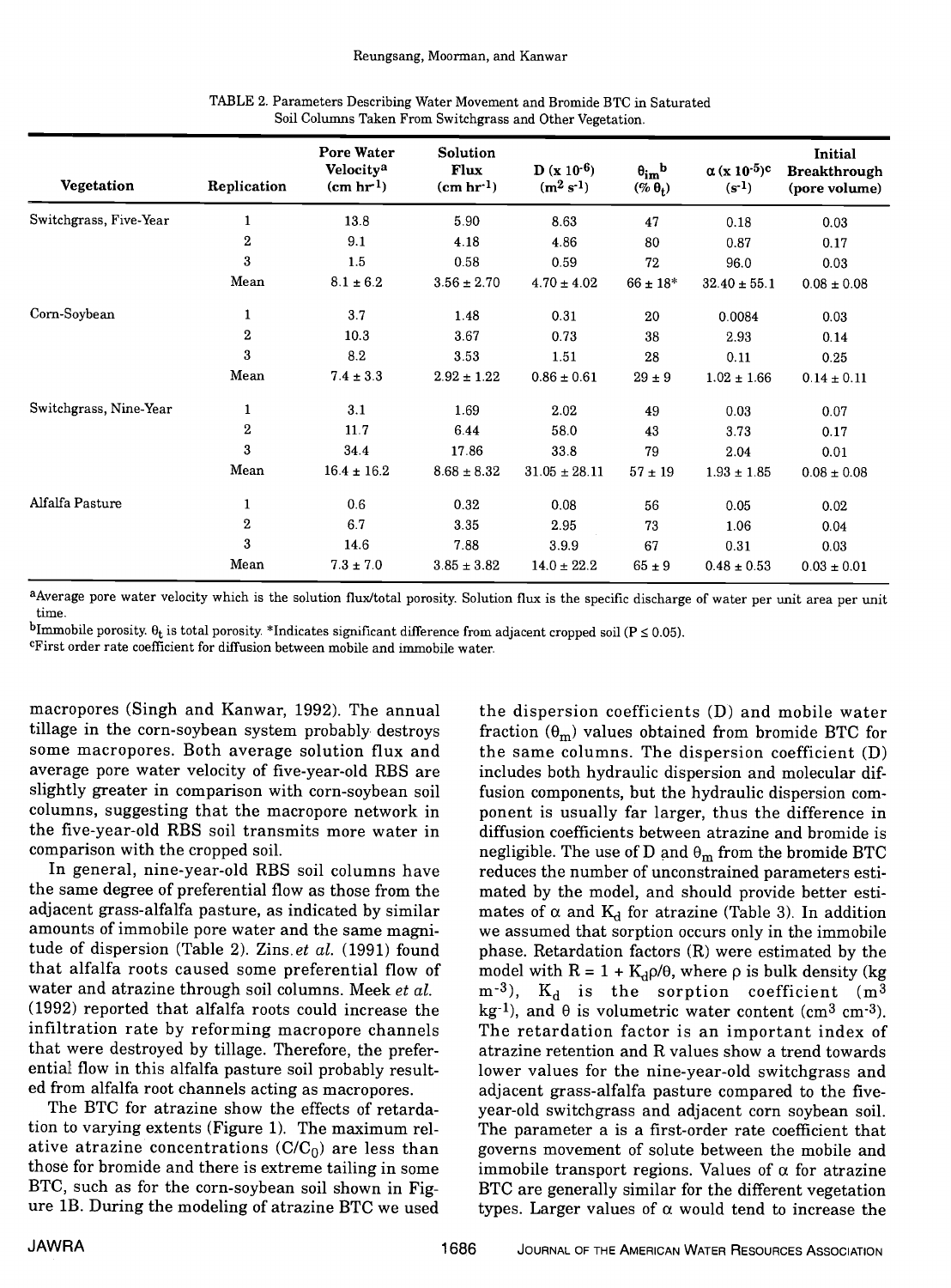| <b>Vegetation</b>      | Replication      | $\alpha(x10^{-5})^a$<br>$(s^{-1})$ | $K_d$ <sub>b</sub><br>$(L \log1)$ | $\mathbf{R}^{\mathbf{c}}$ | Initial<br><b>Breakthrough</b><br>(pore volume) |
|------------------------|------------------|------------------------------------|-----------------------------------|---------------------------|-------------------------------------------------|
| Switchgrass, Five-Year | 1                | 3.81                               | 0.36                              | 2.24                      | 0.10                                            |
|                        | $\bf 2$          | 4.11                               | 0.82                              | 3.54                      | 0.43                                            |
|                        | 3                | 1.87                               | 2.32                              | 10.62                     | 0.03                                            |
|                        | Mean             | $3.26 \pm 1.22$                    | $1.16 \pm 1.03$                   | $5.47 \pm 4.51$           | $0.19 \pm 0.21$                                 |
| Corn-Soybean           | 1                | 2.43                               | 1.79                              | 8.07                      | 0.03                                            |
|                        | $\,2\,$          | 3.64                               | 0.73                              | 4.46                      | 0.45                                            |
|                        | 3                | 1.91                               | 0.59                              | 3.05                      | 0.45                                            |
|                        | Mean             | $2.66 \pm 0.89$                    | $1.04 \pm 0.66$                   | $5.20 \pm 2.59$           | $0.31 \pm 0.24$                                 |
| Switchgrass, Nine-Year | 1                | 44.80                              | 2.26                              | 5.92                      | 0.09                                            |
|                        | $\,2$            | 2.40                               | 0.43                              | 2.03                      | 0.24                                            |
|                        | 3                | 2.80                               | 0.40                              | 1.99                      | 0.04                                            |
|                        | Mean             | $16.70 \pm 2.43$                   | $1.03 \pm 1.06$                   | $3.31 \pm 2.26$           | $0.12 \pm 0.10$                                 |
| Alfalfa Pasture        | 1                | 0.29                               | 0.73                              | 2.65                      | 0.24                                            |
|                        | $\boldsymbol{2}$ | 0.72                               | 0.33                              | 1.89                      | 0.04                                            |
|                        | 3                | 0.13                               | 1.26                              | 3.82                      | 0.03                                            |
|                        | Mean             | $0.34 \pm 0.35$                    | $0.77 \pm 0.45$                   | $2.79 \pm 0.97$           | $0.10 \pm 0.12$                                 |

TABLE 3. Parameters Describing Atrazine BTC in Soil Columns From Switchgrass Buffers and Adjacent Crops.

aFirst order rate coefficient for exchange of atrazine between mobile and immobile water.

bSorption coefficient  $(K_d)$  estimated from atrazine breakthrough curves and transformed from  $m^3$  kg<sup>-1</sup> to L kg<sup>-1</sup>.

<sup>c</sup>Retardation factor defined as R = 1 + K<sub>d</sub> $\rho/\theta$ , where  $\rho$  is bulk density (kg m<sup>-3</sup>), K<sub>d</sub> is the sorption coefficient and  $\theta$  is total porosity (cm<sup>3</sup> cm<sup>-3</sup>).

exchange of atrazine between mobile and immobile water, such as the water inside aggregates, which would tend to delay atrazine leaching by shifting the BTC towards the right.

There is evidence of preferential transport of atrazine in the RBS soils. For instance, two of the three soil columns (see Figure 1A) from the five-year RBS have atrazine  $C/C_0$  values that reach approximately 0.5 after one pore volume of leaching, which is faster than would be expected from a solute that is adsorbed to the soil. In the third column (Replication 3) there is relatively little water flux (Table 2) and relatively little atrazine is transported. Similarly, atrazine is preferentially transported in two of the three columns from nine-year-old switchgrass RBS with  $C/C_0$  reaching 0.8 at one pore volume (data not shown). Likewise, similar results were obtained in the pasture soil adjacent to the nine-year-old RBS.

There is substantial variability in the the parameters describing water flow and the BTC of bromide and atrazine (Tables 2 and 3), with pore water velocity, solution flux, and D varying by an order of magnitude within soil from a particular RBS or cropped soil, with the exception of the tilled soil cropped to the corn-soybean rotation. Variability of these parameters in the corn-soybean soil is still large, but generally less than for the other soils. The physical disruption caused by tillage may also act to reduce variability within the corn-soybean soil. The variability within

the five-year and nine-year RBS suggests that infiltration of water and solutes of the the RBS in the field will occur discontinuously and that some areas will be far more effective in infiltration than other areas. Large variations in soil hydrologic properties have been reported previously (Wilson and Luxmoore, 1988; Logsdon and Jaynes, 1996).

## Atrazine Retention in Soil

Atrazine distribution in soil after two simulated rainfall events is presented in Figure 2. The columns were leached with water to determine if atrazine retained in the soil columns could be released. This was done one week and two weeks after the transport experiment was completed by applying a total volume of 11-L of water (without atrazine). The five-year-old RBS soil retained greater average amount of atrazine in the upper part of the soil (0-7.5 cm soil depth) than in the 15-30 cm depths. On the other hand, soil from a corn-soybean field adjacent to 5-year-old RBS retained more atrazine in the 22.5 to 30 cm depth than in the 0 to 22.5 cm depth. The nine-year-old RBS soil also retained more atrazine in the soil surface (0- 7.5 cm) than in the deeper part. Soil from the alfalfa pasture has a lower concentrations of atrazine compared to the nine-year-old RBS.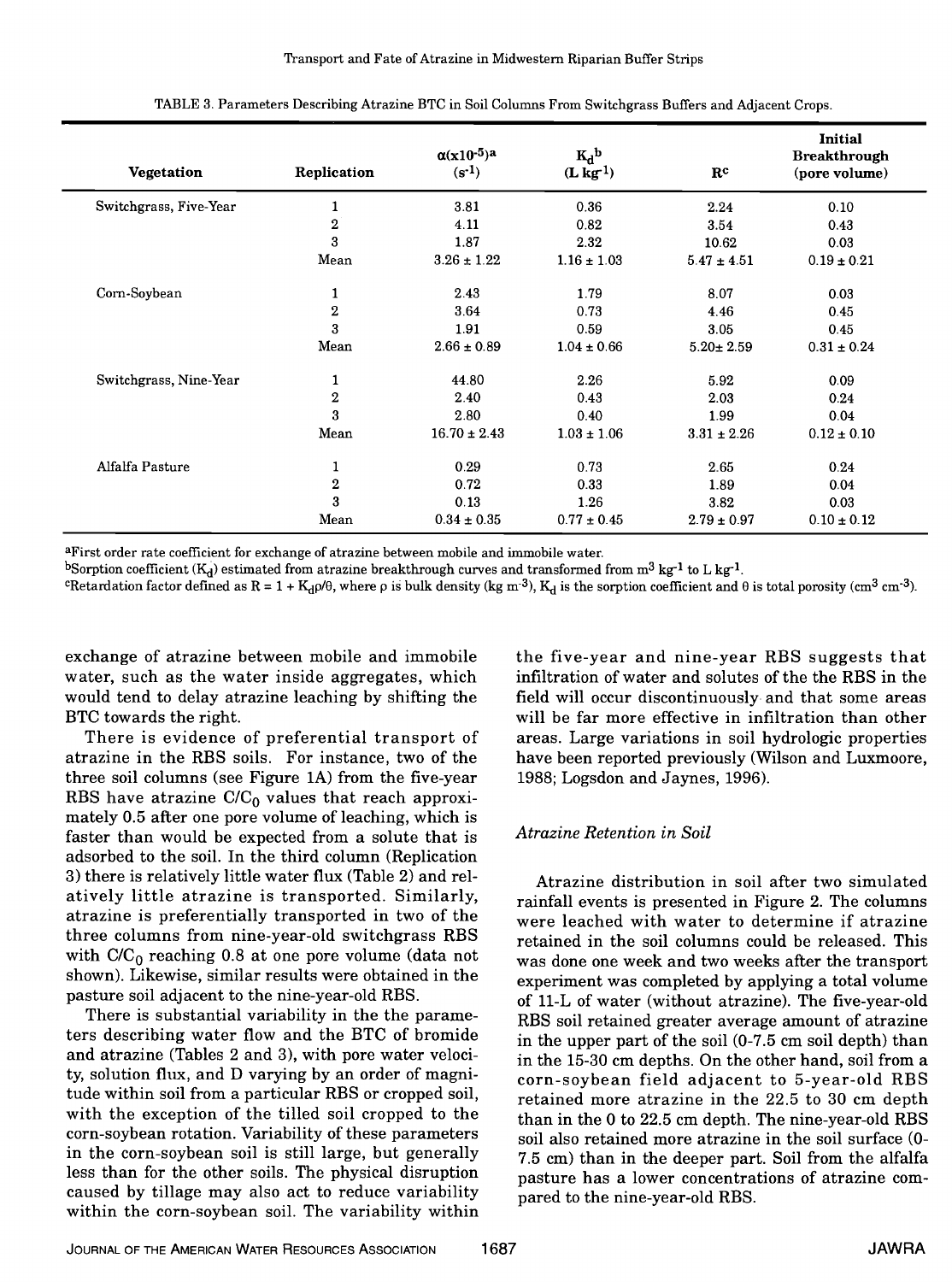

Figure 2. Atrazine Distribution in Soil Columns After Leaching Experiments. SWG indicates the five- or nine-year-old switchgrass soils, CS indicates the corn-soybean soil, and AP indicates the alfalfa pasture.

Less atrazine was found in the leachate from RBS soil columns than in leachate from cropped soil columns. Approximately 5 percent of applied atrazine is detected in the leachates from five- and nine-yearold RBS soil columns after two rainfall events (Table 4). About 10 percent of applied atrazine was detected in the leachate from the corn-soybean and grassalfalfa soils. The retention and leaching of atrazine reflect the combined effects of adsorption and degradation over a short time period.

TABLE 4. Effect of Vegetation on Atrazine Retention in Soil Columns During a Transport Experiment and Subsequent Leaching of Atrazine in Response to Simulated Rainfall.

| Vegetation             | Retention <sup>a</sup><br>(percent) | <b>Atrazine</b><br>Leachedb<br>(percent) |
|------------------------|-------------------------------------|------------------------------------------|
| Switchgrass, Five-Year | $55 \pm 20$                         | $5 \pm 3$                                |
| Corn-Soybean           | $66 \pm 18$                         | $9 \pm 4$                                |
| Switchgrass, Nine-Year | $36 \pm 27$                         | $5 \pm 3$                                |
| Alfalfa Pasture        | $39 \pm 17$                         | $11 \pm 6$                               |

apercent of atrazine applied in saturated flow leaching experiment. bAtrazine leached in two pulses seven and 14 days after the saturated flow leaching experiment expressed as percent of atrazine applied.

### Adsorption of Atrazine

Atrazine sorption in soils is generally controlled by organic C contents, clay type and quantity and soil pH (Koskinen and Clay, 1997). The similar origins, pH and textures of the soils used in these experiments suggest that differences in pH, clay type or clay content are not contributing to differences in atrazine adsorption. The conversion of cultivated crop land to a RBS should increase soil C content. The effect of the RBS on soil C is most visible in the contrast between the five-year-old switchgrass and the adjacent corn and soybean field, where the RBS has a three-fold greater C content than the cropped soil (Table 1). This effect is mitigated by the similar C contents in these two soils at the 15 to 30 cm depth. The Freundlich isotherm described atrazine sorption over a range of concentrations with regression  $r^2$  values of 0.95 or greater for all isotherms (Figure 3). All isotherms show some evidence of nonlinearity, but 1/n values are fairly similar for all soils. The five-year switchgrass RBS has a significantly greater adsorption  $K_f$  than the cropped surface soil (Table 5), which is consistent with the relative organic C contents of these two soils. Atrazine sorption  $K_f$  values for the three-year and nine-year switchgrass soils are also greater than their adjacent soils, which are both part of the alfalfa-grass pasture. The absence of tillage in the pasture soil has probably lessened the effect of conversion to an RBS, because organic C contents are not statistically different between the pasture and the RBS. Thus, the increase in atrazine sorption by the switchgrass RBS soils may reflect the qualitative nature of organic C deposited in the surface soil by the switchgrass. Future increases in C content of the RBS soil will increase atrazine sorption, which will further increase the retention of atrazine. The decrease in  $K_f$  values with depth is due to the lower organic carbon contents of the deeper soil. This is in accord with previous

reports (Seybold *et al.*, 1994; Jenks *et al.*, 1998).<br>The  $K_d$  values obtained from the atrazine BTC modeling (Table 3) are lower than the  $K_f$  values from the batch experiment (Table 5). These results are consistent with other investigations where the  $K_d$  from column experiments was lower than sorption coefficients from batch experiments (Gonzalez and Ukrainczyk, 1999). The lower  $K_d$  values from column experiments likely result from incomplete equilibra-The mean  $K_d$  obtained from the column experiments. show fewer differences between the different soils than the batch equilibration measurements. The large column to column variation makes the trends due to RBS establishment less clear.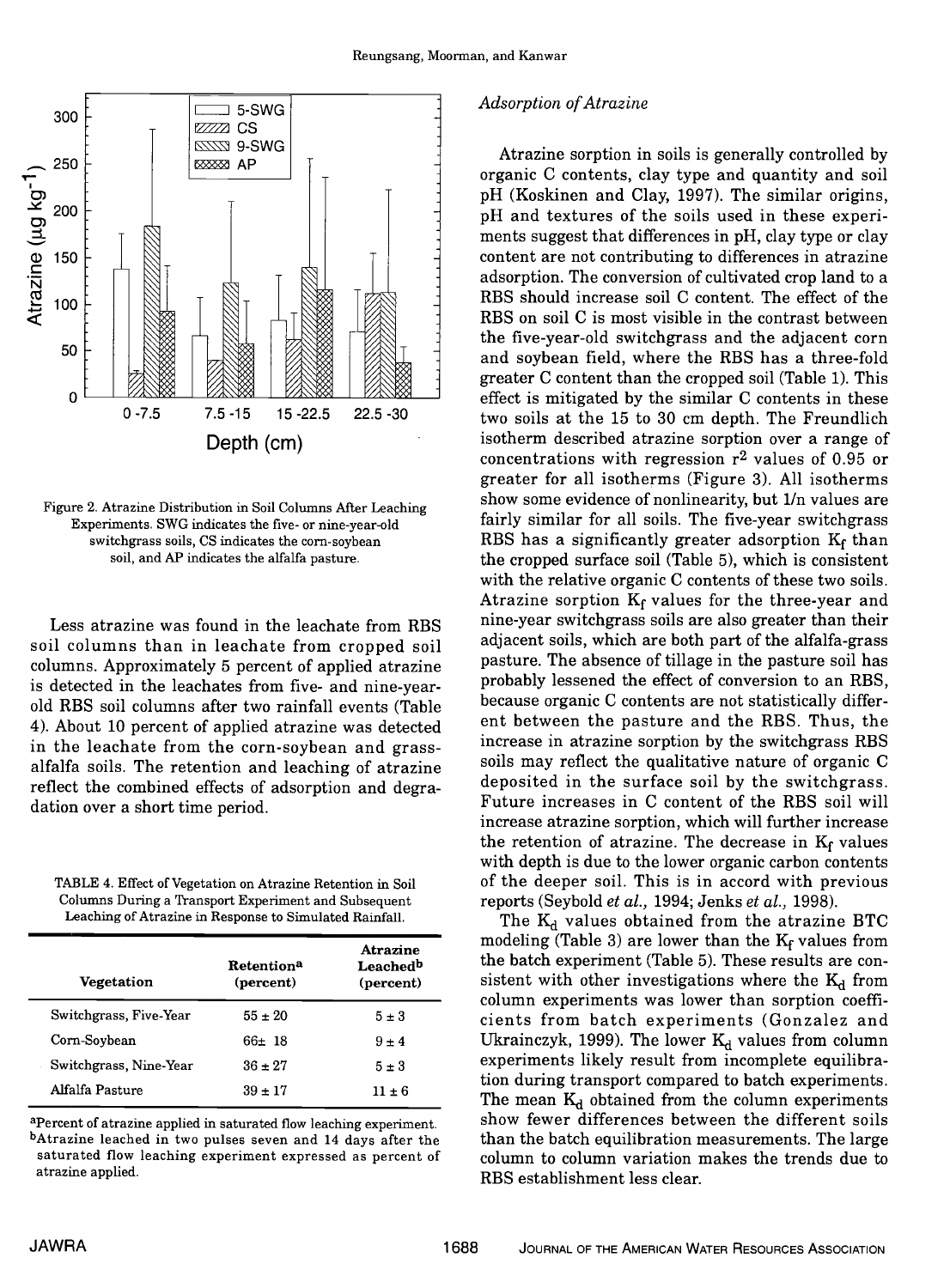

Figure 3. Adsorption Isotherms for Atrazine in Soil From the the 0 to 15 cm (solid lines) and 15 to 30 cm (dashed lines) Depths. (A) Three-year-old switchgrass (circles) and pasture (squares); (B) five-year-old switchgrass (circles) and corn-soybean rotation (squares); C) nine-year-old switchgrass (circles) and pasture (squares). Symbols represent means of measurements and solid lines are the isotherms fit by least-squares regression.

|                         | $0$ to $15$ cm          |      | 15 to 30 cm                      |                |
|-------------------------|-------------------------|------|----------------------------------|----------------|
| <b>Vegetation</b>       | $K_f^a$<br>$(L \log 1)$ | 1/n  | $\mathbf{K_f}^*$<br>$(L \log 1)$ | $\mathbf{\nu}$ |
| Switchgrass, Three-Year | $3.64*$                 | 0.82 | 2.05                             | 0.83           |
| Alfalfa Pasture         | 3.10                    | 0.86 | 2.45                             | 0.82           |
| Switchgrass, Five-Year  | $1.66*$                 | 0.84 | 0.93                             | 0.88           |
| Corn/Soybean            | 1.19                    | 0.89 | 1.43                             | 0.86           |
| Switchgrass, Nine-Year  | $3.32*$                 | 0.96 | 2.22                             | 0.83           |
| Alfalfa pasture         | 2.85                    | 0.84 | 2.20                             | 0.79           |

aMean of three replications. \*Significant difference between switchgrass RBS soil and adjacent cropped soil ( $P \le 0.05$ ).

## Atrazine Degradation

We conducted two laboratory identical experiments to assess atrazine degradation and fate. Dissipation of atrazine measured by extraction and GC was accompanied by a parallel experiment using [14C]atrazine. First-order kinetics described atrazine degradation in all soils but two, where the extra term  $(Y_a)$  was used. The  $r^2$  for nonlinear regressions used to estimate degradation rate constants  $(k)$  and half-lives were greater than 0.90, except for the three-year-old switchgrass (15 to 30 cm) data, where the  $r^2$  was 0.77.

Atrazine was degraded more quickly in the soil from the corn-soybean rotation than the soil from the adjacent five-year-old switchgrass RBS, or the nineyear-old RBS, or the alfalfa pasture (Table 6). Sixty percent of the applied ['4C]atrazine was also mineralized to  ${}^{14}CO_2$  in surface soil of the corn-soybean rotation, compared to only 12 percent mineralized in the adjacent five-year-old switchgrass soil and less than observed in the soil from the 15 to 30 cm depth. The shorter half-life of atrazine in the corn-soybean soil was accompanied by less extractable 14C (atrazine and metabolites) and less bound 14C-residues. Recovery of 14C from individual soil samples ranged from 58 to 79 percent, with an average recovery of 77 percent, which would suggest that concentrations of atrazine and metabolites in this experiment are slightly underestimated. 0 5 10 15 20 <sup>4</sup> percent in the other soils. Similar trends were

> The greater atrazine degradation and mineralization rates in the corn-soybean soil are due to a larger population of atrazine-degrading microorganisms in that soil (Table 6). The total atrazine mineralized was correlated with the population of atrazine degraders  $(r^2 = 0.72)$ . Several studies show that frequent exposure to atrazine increases the rate of degradation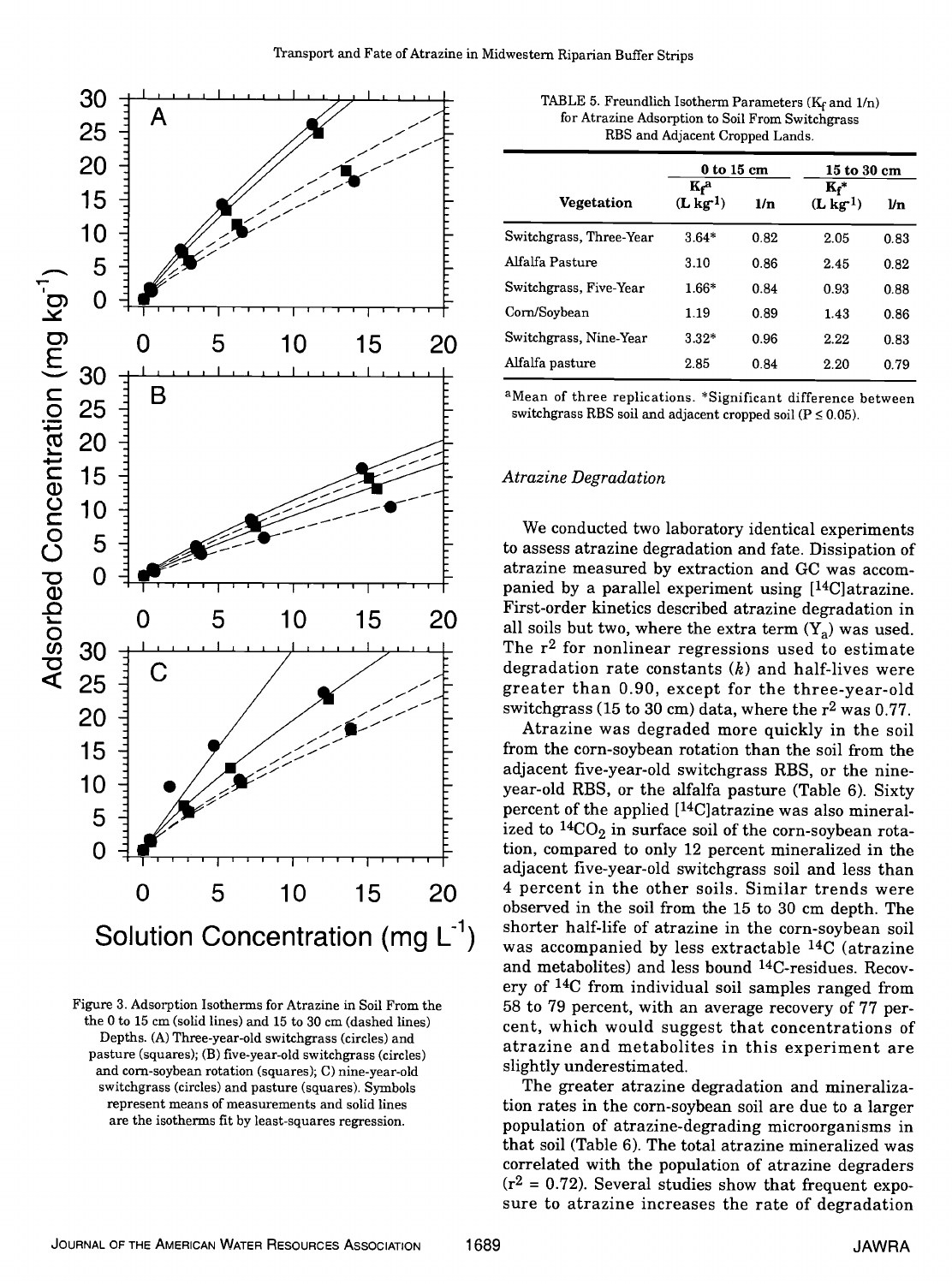| TABLE 6. Degradation Half-Life and Distribution of $[14C]$ Atrazine in Soils From Switchgrass or |  |
|--------------------------------------------------------------------------------------------------|--|
| Crops After 133 Days Incubation Under Constant Temperature and Moisture Conditions.              |  |

| Vegetation              | Half-Life (d)a<br>$k \pm$ s.e. $(d^{-1})$ | Yab<br>$(\mu g kg1)$ | ${}^{14}CO_2{}^c$       | Extractable<br>14 <sub>C</sub><br>(% of applied) | Bound <sup>14</sup> C<br>(% of applied) | Atrazine-<br>Degradersd<br>(cells/g soil) |
|-------------------------|-------------------------------------------|----------------------|-------------------------|--------------------------------------------------|-----------------------------------------|-------------------------------------------|
|                         |                                           |                      | 0 to 15 cm Depth        |                                                  |                                         |                                           |
| Switchgrass, Three-Year | 52<br>$0.0134 \pm 0.0012$                 | $\rm NE$             | $\mathbf{1}$            | 46                                               | 32                                      | $6649 \pm 4958$                           |
| Alfalfa Pasture         | 28<br>$0.0252 \pm 0.0049$                 | 95                   | $\overline{\mathbf{4}}$ | 40                                               | 35                                      | $2926 \pm 2716$                           |
| Switchgrass, Five-Year  | $28*$<br>$0.0244 \pm 0.0022$              | <b>NE</b>            | $12*$                   | 31                                               | 28                                      | $2972 \pm 3198^*$                         |
| Corn/Soybean            | 19<br>$0.0373 \pm 0.0045$                 | <b>NE</b>            | 60                      | 3                                                | 8                                       | $50940 \pm 35836$                         |
| Switchgrass, Nine-Year  | 39<br>$0.0176 \pm 0.0008$                 | <b>NE</b>            | $\mathbf{2}$            | 34                                               | 36                                      | $310 \pm 161$                             |
| Alfalfa Pasture         | 27<br>$0.0254 \pm 0.0052$                 | 117                  | 3                       | 30                                               | 36                                      | $1125 \pm 1654$                           |
|                         |                                           |                      | 15 to 30 cm Depth       |                                                  |                                         |                                           |
| Switchgrass, Three-Year | 121<br>$0.0057 \pm 0.0013$                | <b>NE</b>            | $\,2$                   | 59                                               | 17                                      | $546 \pm 678$                             |
| Alfalfa Pasture         | 85<br>$0.0081 \pm 0.0010$                 | <b>NE</b>            | $\mathbf{2}$            | 50                                               | 22                                      | $102 \pm 35$                              |
| Switchgrass, Five-Year  | 26<br>$0.0269 \pm 0.0015$                 | $\rm NE$             | $10*$                   | 39                                               | 25                                      | $771\pm812^*$                             |
| Corn-Soybean            | 14<br>$0.0490 \pm 0.0058$                 | <b>NE</b>            | 49                      | 6                                                | 10                                      | $11331 \pm 1642$                          |
| Switchgrass, Nine-Year  | 47<br>$0.0148 \pm 0.0019$                 | <b>NE</b>            | 3                       | 35                                               | 30                                      | $1141 \pm 1330$                           |
| Alfalfa Pasture         | 61<br>$0.0114 \pm 0.0005$                 | <b>NE</b>            | $\boldsymbol{2}$        | 29                                               | 27                                      | $370 \pm 389$                             |

 $a_k$  is the mean degradation rate coefficient and standard error of the estimate. \*Significantly different (P  $\leq$  0.05) from adjacent cropped soil.  $bY_a$  is an estimate of residual atrazine using a modified first-order kinetic model. NE indicates  $Y_a$  was not estimated.

<sup>c</sup>Cumulative <sup>14</sup>CO<sub>2</sub> evolved during 133 days as a percent of applied <sup>14</sup>C.

dResidual 14C remaining in soil after solvent extraction after 133 days.

(Ostrofsky et al., 1997; Jayachandran et al., 1998; Barriuso and Houot, 1996). We suggest that the more frequent exposure of the microorganisms in the cornsoybean soil to atrazine sustains the larger population of atrazine degraders, while the infrequent exposure to atrazine in the switchgrass soil results in a decline in atrazine-degrader populations. This is support by the distribution of total microbial biomass which is greater in the switchgrass RBS than in the corn-soybean soil (Table 1). Our results are perhaps different from those of Mersie et al. (1999a), who reported faster atrazine degradation in soil planted to switchgrass compared to unvegetated soil, although the differences in experimental methods make direct comparison of these studies difficult.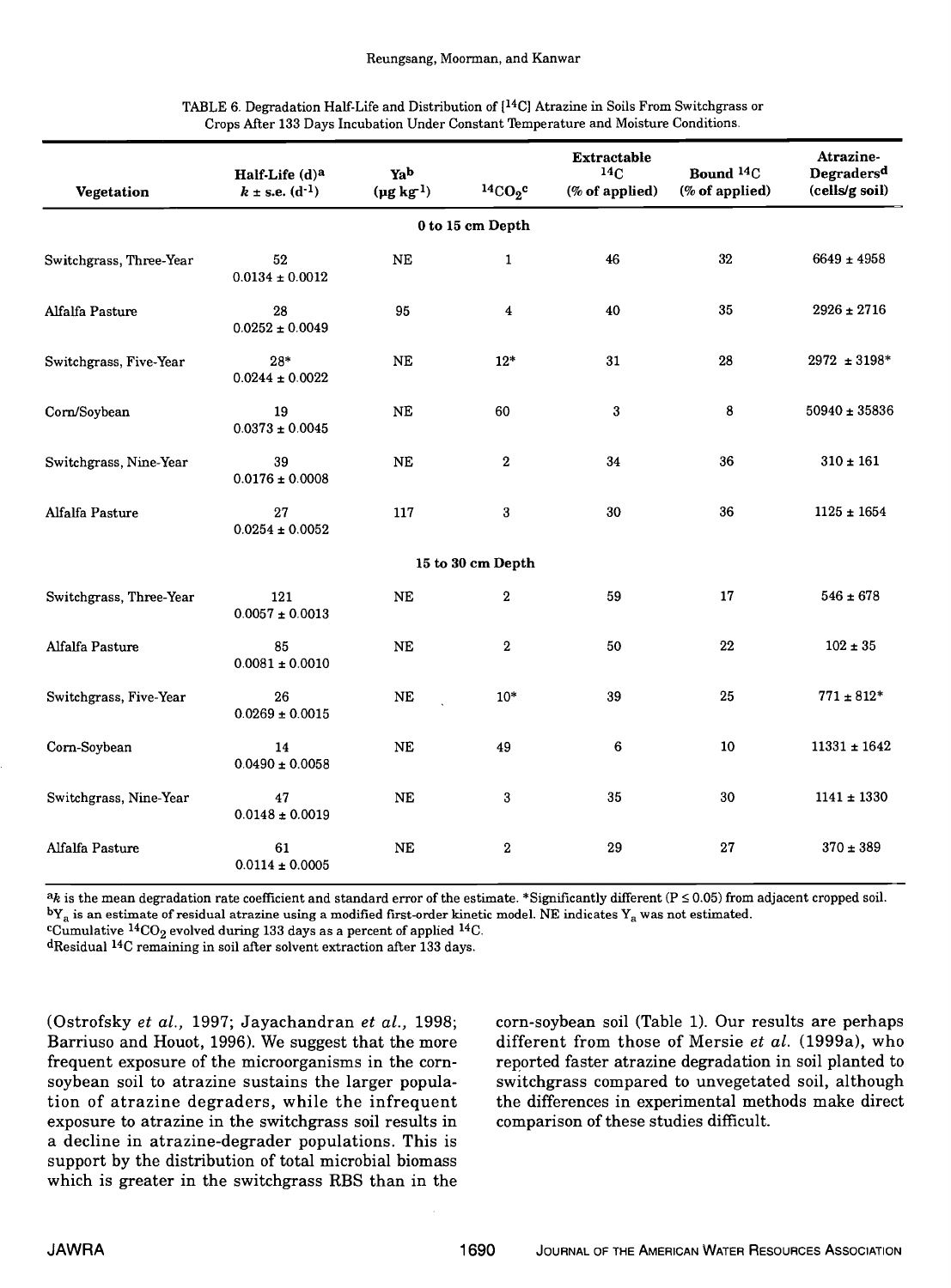## **CONCLUSIONS**

Riparian Buffer Strips (RBS) receive atrazine in runoff water from adjacent agricultural areas. RBS remove atrazine from the runoff through infiltration and sorption. Perrenial grass establishment may change the ability of the soil to inflitrate water and atrazine and to retain atrazine that does infiltrate. Two-thirds of the five- and nine-year-old RBS soil columns showed evidence of preferential flow of atrazine and bromide. These qualitative observations are support by BTC modeling which shows that the five-year-old switchgrass soil has significantly greater fraction of immobile porosity than the adjacent corn and soybean soil, even though the five-year-old switchgrass soil has a slightly greater solution flux than the corn-soybean soil. There was little difference between the switchgrass RBS and the grass-alfalfa pasture, which would be consistent with the absence of tillage in both managements. Preferential flow channels are likely to increase the capacity of RBS to infiltrate runoff water, thus increasing the efficiency of the RBS in removal of atrazine. In contrast to these results are the results obtained with the three-yearold switchgrass soil, which transmitted very little water. The fact that one-third of the soil columns from the switchgrass RBS did not show preferential transport and transmitted water slowly suggests that infiltration of water will be patchy.

Degradation of atrazine is slower under switchgrass RBS compared to the adjacent cropped soil, which with preferential flow would increase the potential leaching of atrazine to ground water. This is apparently offset by the greater capacity of the switchgrass soils to adsorb atrazine. Despite the trend towards increased preferential flow in in the five- and nine-year-old RBS soils relative to the cornsoybean soil, there is little evidence to suggest that atrazine leaching in RBS soils represents a greater hazard than leaching in cropped soils. The similar masses of residual atrazine retained after the leaching experiments and the lower amounts of atrazine released in leachate support this conclusion.

Our experiments provide information on changes in soil induced by the establishment of switchgrass riparian buffers. We show evidence of changes in soil hydrology, herbicide adsorption and degradation. Our results show that the net result of these changes is fairly modest, but the switchgrass buffers used were all under ten years of age. This suggests that buffer establishment will result in only modest improvements in pesticide retention over the short-term. Changes in the soil system may continue to develop over time, with corresponding increases in pesticide retention. The high degree of variability within the

five- and nine-year-old switchgrass RBS and the nontransmissive three-year-old RBS indicate that there are likely to be areas where buffer retention of pesticides is likely to be limited.

#### ACKNOWLEDGMENTS

We thank Richard Schultz and Thomas Isenhart for establishing the riparian buffers along Bear Creek and facilitating our research. We also thank Jeremy Long and Beth Douglass for technical assistance, and Martin Helmke for providing software and advice on solute transport.

#### LITERATURE CITED

- American Public Health Association, 1998. Standard Methods for the Examination of Water and Wastewater (20th Edition), Method 4500. American Waterworks Association, Water Environment Federation, pp. 4-25.
- Arora, K., S. K. Mickelson, J. L. Baker, D. P. Tierney, and C. J. Peters, 1996. Herbicide Retention by Vegetative Buffer Strips From Runoff Under Natural Rainfall. Transactions of American Society of Agricultural Engineering 39:2155-2162.
- Baker, D. B. and R. P. Richards, 2000. Effects of Watershed Scale on Agrochemical Concentration Patterns in Midwestern Streams. In: Agrochemical Fate and Movement: Perspective and Scale of Study, T. R. Steinheimer, L. J. Ross, and T. D. Spittler (Editors). American Chemical Society, Symposium Series Number 751, Washington, D.C., pp 46-64.
- Barriuso, E. and S. Houot, 1996. Rapid Mineralization of the s-Triazine Ring of Atrazine in Soil in Relation to Soil Management. Soil Biology and Biochemistry 28:1341-1348.
- Benoit, P., E. Barriuso, Ph. Vidon, and B. Real, 1999. Isoproturon Sorption and Degradation in a Soil From Grassed Buffer Strip. Journal of Environmental Quality 28:121-129.
- Cambardella, C. A., T. B. Moorman, J. M. Novak, T. B. Parkin, D. L. Karlen, R. F. Turco, and A. E. Konopka, 1994. Field-Scale Variability of Soil Properties in Central Iowa Soils. Soil Science Society of America Journal 58: 1501-1511.
- Carter, M. R., D. A. Angers, and H. T. Kunelius, 1994. Soil Structural Form and Stability, and Organic Matter Under Cool-Season Perennial Grasses. Soil Science Society of America Journal 58:1194-1199.
- DeWitt, T. A., 1984. Soil Survey of Story County, Iowa. U.S. Department of Agriculture, Soil Conservation Service.
- Fawcett, R. S., 1998. The Role of Best Management Practices in Reducing Triazine Runoff. In: Triazine Herbicides Risk Assessment, L. G. Ballantine, J. E. McFarland and D. S. Hackett (Editors). American Chemical Society, Symposium Series Number 683, Washington, D.C., pp. 49-58.
- Flury, M., J. Leuenberger, B. Studer, and H. Fluhler. 1995. Transport of Anions and Herbicides in a Loamy and a Sandy Field Soil. Water Resources Research 3 1:823-835.
- Gonzalez, J. and L. Ukrainczyk, 1999. Transport of Nicosulfuron in Soil Columns. Journal of Environmental Quality 28:101-107.
- Hall, J. K., N. L. Hartwig and L. D. Hoffman, 1983. Application Mode and Alternative Cropping Effects on Atrazine Losses From a Hillside. Journal of Environmental Quality 12:336-340.
- Hallberg, G. R., 1989. Pesticide Pollution of Groundwater in the Humid United States. Agriculture, Ecosystems, and Environment 26:299-367.